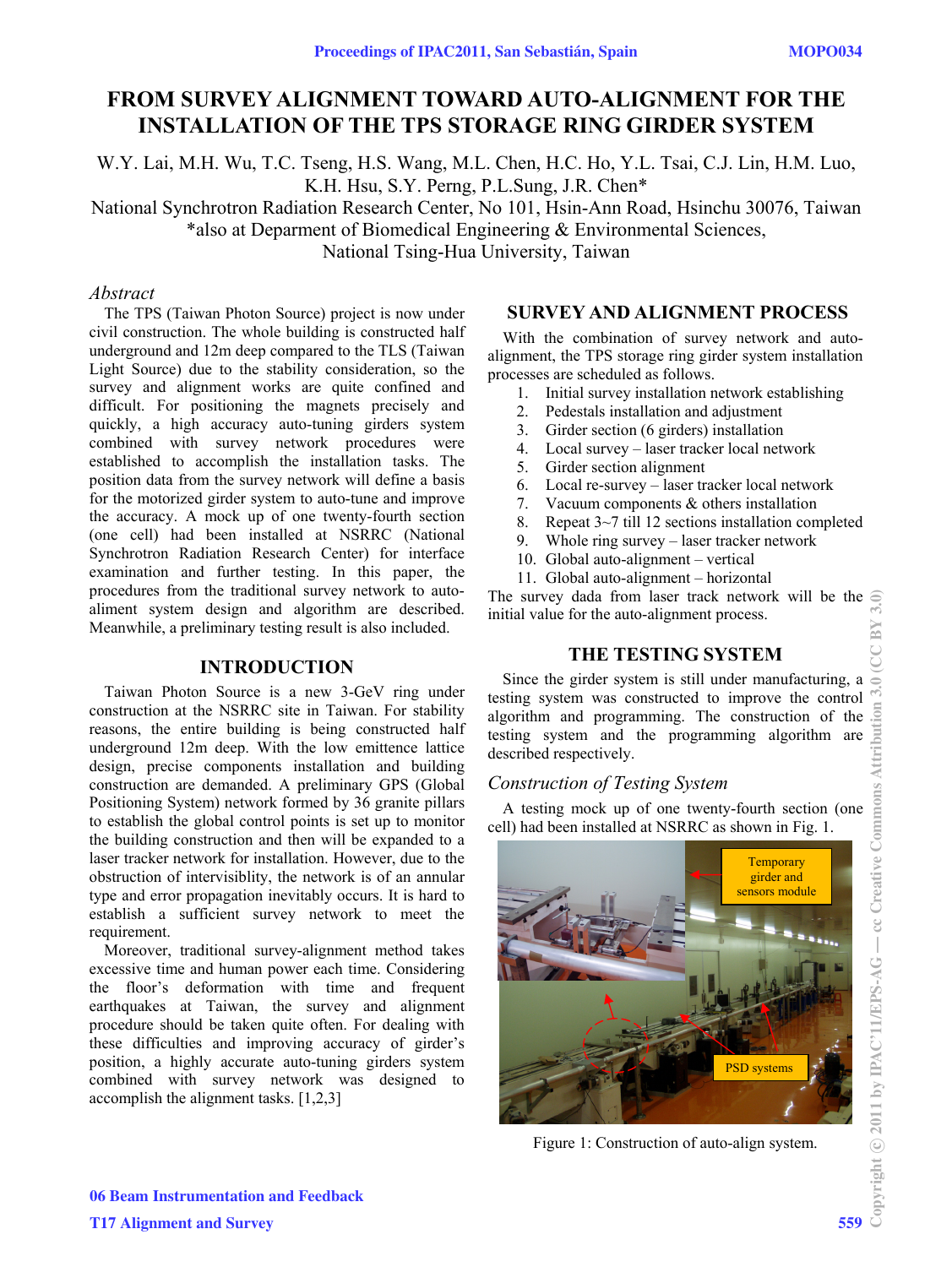Due to the limited place, Two girders and a small pseudo girder are placed to form one twenty-fourth section, another girder is placed away for testing different distance straight-section girders with the laser PSD (Photon Sensitive Device) system[4] assembled.

The laser PSD system and the contact sensors module between the consecutive girders combined with an additional PSD system at two side girders form a loop sensor system which is similar to the loop system of TPS. Each girder system is composed of three pedestals with six motor driven cam movers to support and provide sixaxis precise tuning and an electronic levelling instrument to maintain levelling of girders under align process.

### *Operating Algorithm*

The operating algorithm is established under a condition that the sensor accuracy is within a few microns, so the system can improve the initial position of laser tracker accuracy with data from precise sensors via iterative computation. The new position of each fiducial point is computed from the positions of two adjacent points and the data read from the sensor according to this equation (see Eq. 1).

$$
G_{nL}(X,Y,Z)_{1} = \{ [G_{(n-1)R}(X,Y,Z)_{1} + W(S_{(n-1)n}(X,Y,Z))
$$
  
+  $(1-W)[G_{nL}(X,Y,Z)_{1} - G_{(n-1)R}(X,Y,Z)_{1}] \}$   
+  $[G_{nR}(X,Y,Z)_{1} - W S_{n}(X,Y,Z)_{1}$   
-  $(1-W)[G_{nR}(X,Y,Z)_{1} - G_{nL}(X,Y,Z)_{1}]]\}/2$  (1)

The symbols,  $GnR(X, Y, Z)$ <sub>i</sub> and  $GnL(X, Y, Z)$ <sub>i</sub> signify two end points of a girder (cf. Fig. 2), and n denotes the number of a girder. L and R denote left and right points on the girder, and suffix i denotes that the number of the point computed is the initial time. Symbols  $S_n(X, Y, Z)$  and  $S_{(n-1)n}(X, Y, Z)$  is defined as the angle between girders and the sensors module. W denotes a weighting value.



Figure 2: Illustration of symbols.

### **TESTING PROCESS AND RESULTS**

The process of auto-align system uses laser trackers to provide an initial location of the girders and then combines these initial values with the relative position of consecutive and straight-section girders. The process of testing system and the testing results describe as follows.

#### *Testing Process*

The system gets the correlation between girders from sensors module and laser PSD at first, and then takes position of girders measured by laser tracker for initial coordinates. The new coordinates could be established by the more precise sensor module and laser PSD system. According to the objective position, the adjustment of each girder could be computed. After finishing the adjustment of girders, the system gets the actual moving value from the deviation of contact sensors. The system could compute the present position of girders by the actual moving value, and then gets the new correlation between girders for establishing the new coordinates again as shown in Fig. 3.

The test follows the same process interactively until the translation and rotation of adjustment converges to less than 10 μm and 5 μrad respectively.



Figure 3: Illustration of testing process.

#### *Testing Results*

In previous study[3], the final position of girders was influenced by initial coordinates seriously in the prototype testing. For improving this problem, the system modifies the correlation between girders with two neighbouring angle between girders. The laser PSD system also builds up the correlation function between vertical and horizontal direction for improving system reliability as shown in Fig. 4. The actual using range of auto-align system is controlled within 100μm, so the variation of horizontal laser PSD factor is few.